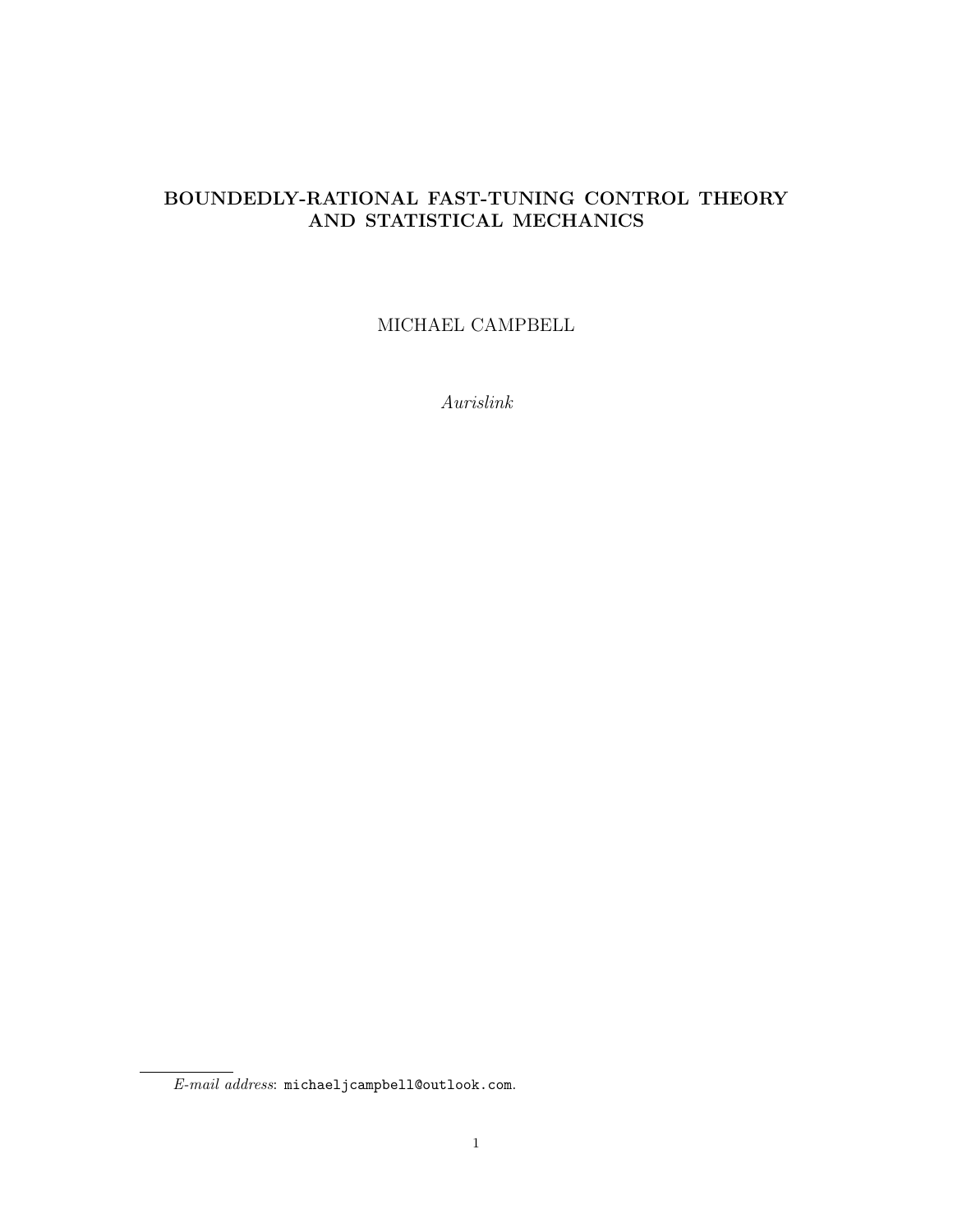Abstract. We construct a model of control theory with 'fast-tuning' of parameters relative to the ambient dynamics of the system. The parameters are tuned 'myopically' (i.e., small changes are made), along with a random perturbation that allows for a large net change with certain probability. This is modeled using a driftdiffusion stochastic partial differential equation. The idea is to model 'bounded rationality' of the agent(s) tuning the parameters – that is, they may not follow the optimal path for tuning because of a lack of complete information about the system, errors in judgement, and/or a desire to experiment and test other options.

Keywords: Control Theory, Bounded Rationality, Statistical Mechanics.

### 1. Introduction

One aspect of modeling is to use "real-world" constraints to attempt to simplify the model or at least to make it more tractable. For example, in studying a physical system with a very large numbers of particles such as a glass of water, it becomes intractable to analyze a number of equations of the order  $10^{23}$ . The field of statistical mechanics was invented to make simplifying assumptions, but to still capture important aspects of the physical process being studied, such as changes of phase of the water. A common issue for control systems is complexity, and in many cases the agents  $<sup>1</sup>$  who tune the parameters do not have complete information about the</sup> system since it is too complex. As such, they make decisions that may be partially rational, but also have a non-rational component. Such non-rational components of decision making could be the use of 'rules-of-thumb', educated guesses, intuitive hunches, emotional preferences or biases, or even errors such as assumed 'rational' decisions that are made based on incomplete or incorrect information.

<sup>1</sup>Examples of agents are decision-making entities such people, machines, etc.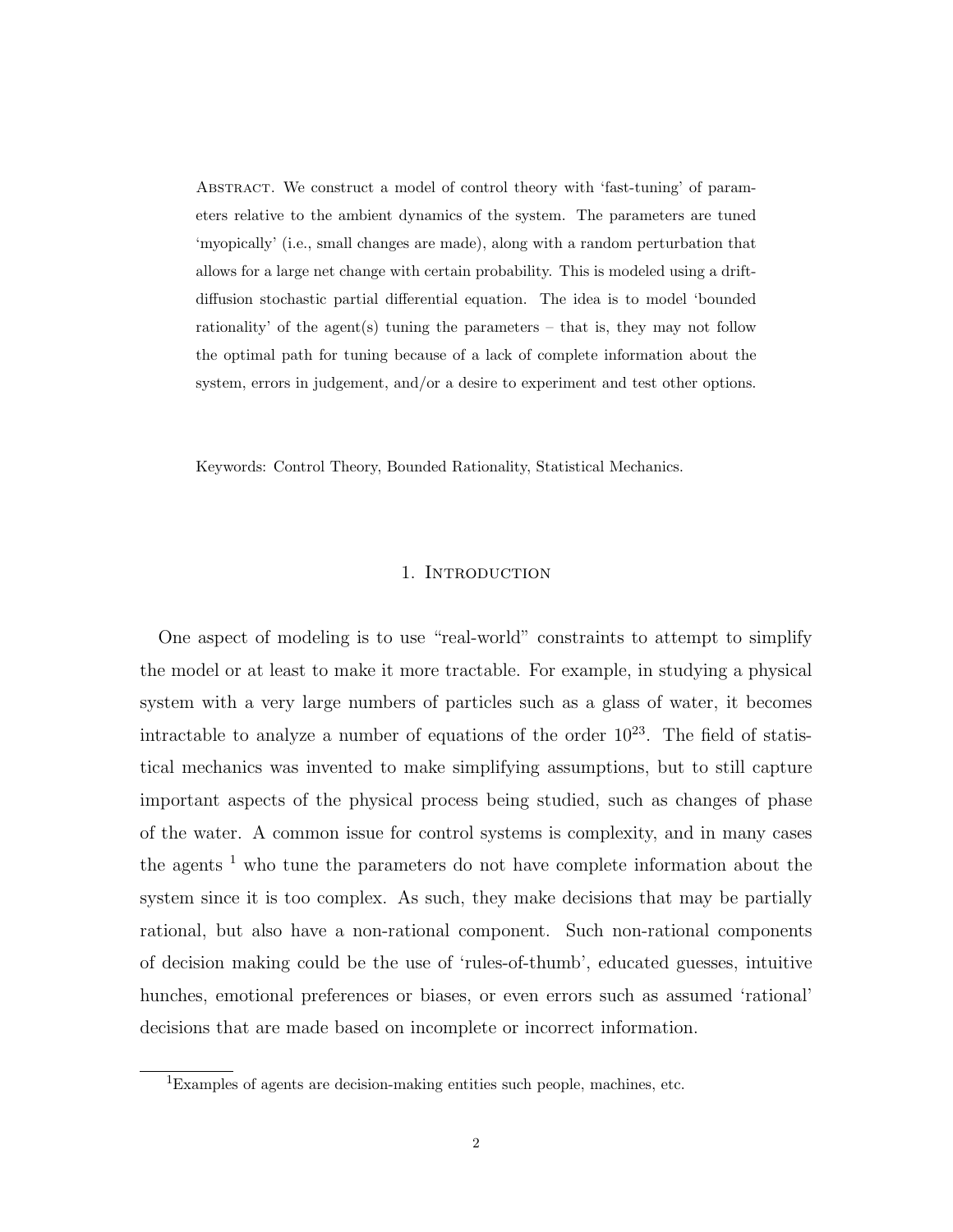We consider the situation where agents have the ability to tune parameters very quickly relative to the ambient system dynamics. An example of this is the study of speculators in a two-market system with a long-term, large-scale investor [4, 5, 6]. In this model, speculators reach equilibrium during a duration of time for which the variables for the long-term investor dynamics are constant. Hence we have two timescales: a short one for the parameters, and a longer one for the ambient dynamics.

## 2. CONTROL THEORY MODEL

A classical control problem can be written as an optimization problem with an objective function to be optimized and with constraints on state variables (c.f. [14, 12]). We have state variables  $\boldsymbol{x} = (x_1, \ldots, x_M) \in \mathbb{R}^M$  with each  $x_i \in I_x \subset \mathbb{R}$ , where  $I_x$  is an interval. The state domain is

$$
\Omega_x = \prod_{i=0}^{M} I_x. \tag{1}
$$

We also have parameters  $\boldsymbol{u} = (u_1, \dots, u_N) \in \mathbb{R}^N$  with each  $u_i \in I_u \subset \mathbb{R}$ , where  $I_u$  is a closed, bounded interval. The parameter domain is

$$
\Omega_u = \prod_{i=0}^N I_u. \tag{2}
$$

A control  $\alpha : [0, T] \to \Omega_u$  is a curve in parameter space  $\Omega_u$ . For each control  $\alpha$ , the state variables evolve according to the state equations which give the ambient dynamics:

$$
\boldsymbol{x}(t) = \boldsymbol{x}(0) + \int_0^t \boldsymbol{f}(\tau, \boldsymbol{x}(\tau), \boldsymbol{\alpha}(\tau)) d\tau, \qquad \boldsymbol{x}(0) = \boldsymbol{x}_0, \ \ t \in [0, T]. \tag{3}
$$

The curve  $x(t)$  is regarded as the response of the system. The main goal is to find a control that maximizes the objective function

$$
\Phi(\boldsymbol{\alpha}) = \int_0^T g(\boldsymbol{x}(t), \boldsymbol{\alpha}(t)) dt + \Psi(\boldsymbol{x}(T)), \qquad (4)
$$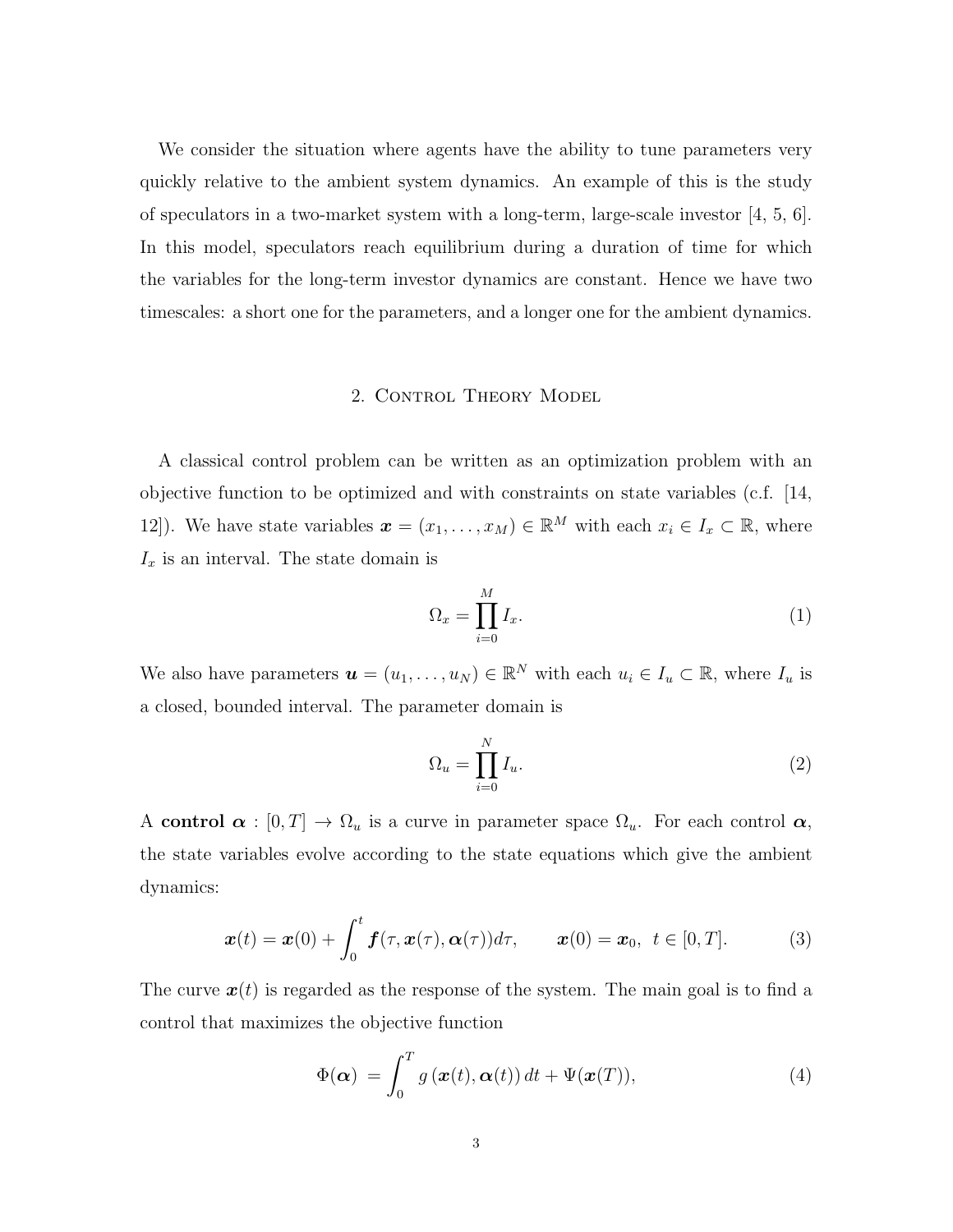where q is the operational running cost function, and  $\Psi$  the operational terminal cost function, and x solves (3) for the control  $\alpha$ .

Now we depart from classical control theory and implement two time scales. We keep the variable t for the slower ambient dynamics of the state variables  $x$ , and the variable  $t'$  for the faster dynamics of the parameters  $u$ .

For a given time  $t$ , the parameters are chosen in a boundedly-rational way to optimize the objective function at the specific time  $t$ . Because of the fast-tuning of agents, they only "see" the objective function at a specific time  $t$  and maximize only the integrand of (4). Hence we have a new objective function

$$
\Phi_{\boldsymbol{x}(t)}(\boldsymbol{u}) = g(\boldsymbol{x}(t), \boldsymbol{u}) + \Psi(\boldsymbol{x}(T))\delta_T(t), \tag{5}
$$

where t is constant (and thus x is also constant), and  $\delta_T(t) = 0$  for  $t \neq T$  and  $\delta_T(T) =$ 1. We point out that g above in (5) should have as argument a curve  $u(t')$  instead of just the variable  $u$ . However, the curve  $u(t')$  that would maximize the objective function would be the constant curve  $u(t') = u^*$ , where  $g(x(t), u^*) \ge g(x(t), u)$  for all  $u$ . Thus the control problem becomes one of maximizing the objective function J over variables  $u$ , not curves  $u(t')$ . This property is a result of the fast-tuning of parameters relative to the slow ambient dynamics.

Since agents are boundedly rational, we assume they optimize by following the gradient of the objective function, and this optimization is perturbed by a random error term. We also add a process that keeps the paths of the parameters within given bounds/constraints of the domain, with reflections off the boundary of the parameter domain (a "box") with respect to the normal vector at each face of the box (c.f. [15]).

The stochastic dynamics are given by the Itô diffusion (Langevin) equations: for  $1 \leq i \leq N$ ,

$$
du_i = \frac{\partial}{\partial u_i} \Phi_{\boldsymbol{x}}(\boldsymbol{u}) dt' + \nu dw_i(t') + r_i(\boldsymbol{u}) dq_i(t'), \qquad (6)
$$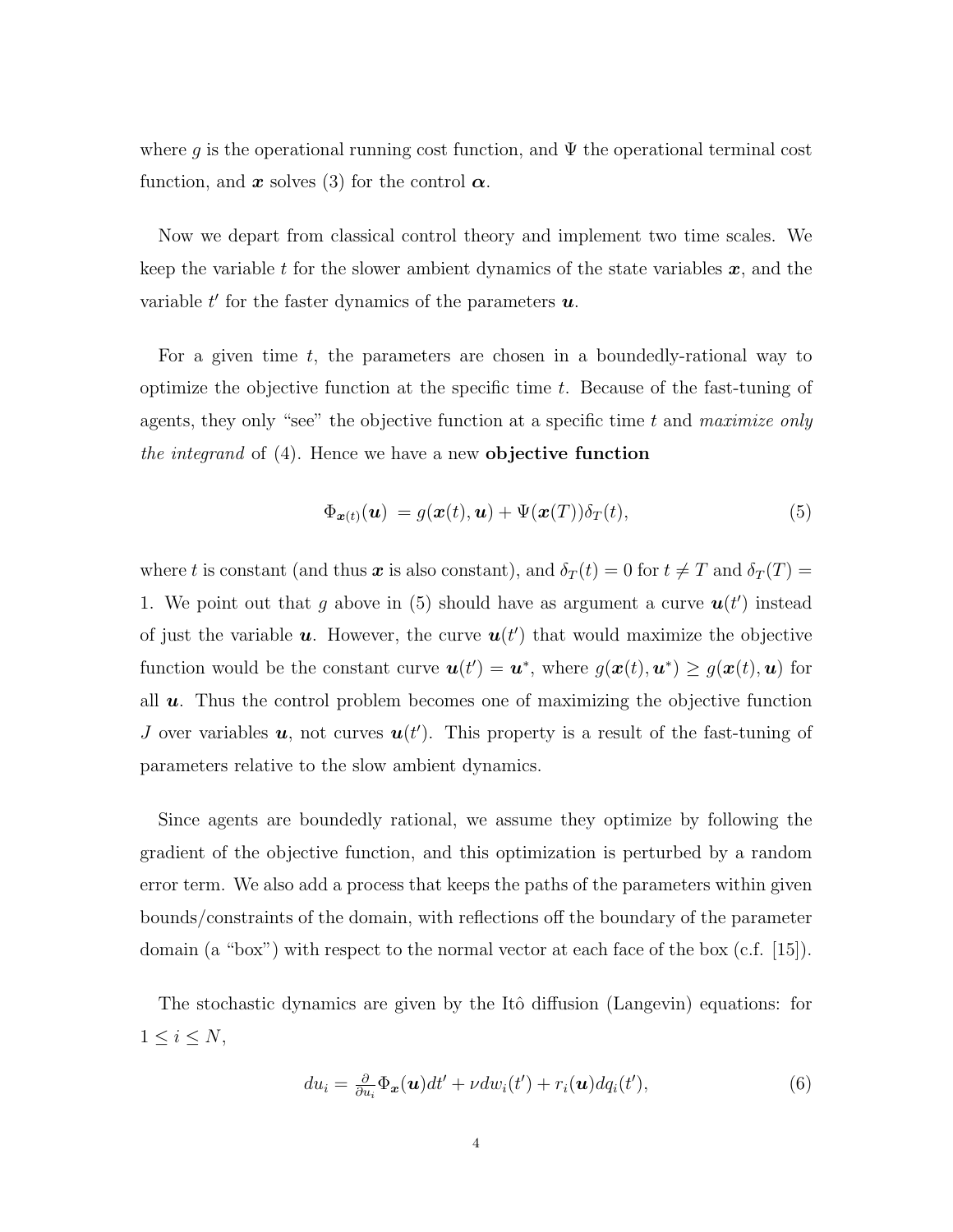where the  $w_i(t')$  are zero-mean, unit-variance normal random variables from a Wiener process<sup>2</sup>  $\nu$  is a variance parameter,  $r_i$  one-dimensional reflection vector fields, and  $q_i(t')$  a process that only changes on the boundary for reflection. Here we use inward normal reflection on the boundary of the domain.

We can rewrite  $(6)$  above compactly as

$$
d\mathbf{u} = \nabla_u \Phi_x dt' + \nu d\mathbf{w}(t') + \mathbf{r}(\mathbf{u}) d\mathbf{q}(t'),\tag{7}
$$

where

- $\bullet$  the dynamics are in the parameter time scale variable  $t'$ ,
- $\bullet$  **w** is a vector of zero-mean, unit-variance normal random variables from a Wiener process,
- $\bullet$   $\boldsymbol{r}$  a matrix of one-dimensional reflection vector fields coordinate functions, and
- $q(t')$  a process that only changes on the boundary of the parameter domain for reflection.

Below, we develop the stochastic dynamical system that yields the Gibbs measure as the stationary measure. See example 3.8 in [15] and previous arguments for a rigorous proof, and also [10, 11, 13, 15, 8, 16] for stochastic/reflection and analytic techniques for semigroups and convergence rate bounds.

**Proposition 1.** Let  $\rho(\mathbf{u})$  be the joint density function over parameter domain  $\Omega_u$ for a fast-tuning control problem (as outlined above) with N control variables. Let  $\Phi_{\boldsymbol{x}}$ be the objective function with fast and slow timescales for parameters and dynamical variables, respectively (as in (5) above). Consider the dynamics

$$
d\mathbf{u} = \nabla_u \Phi_x dt' + \nu d\mathbf{w}(t') + \mathbf{r}(\mathbf{u}) d\mathbf{q}(t')
$$
\n(8)

 $^{2}$ " $dw_i(t')$ " is often referred to as a Gaussian white noise.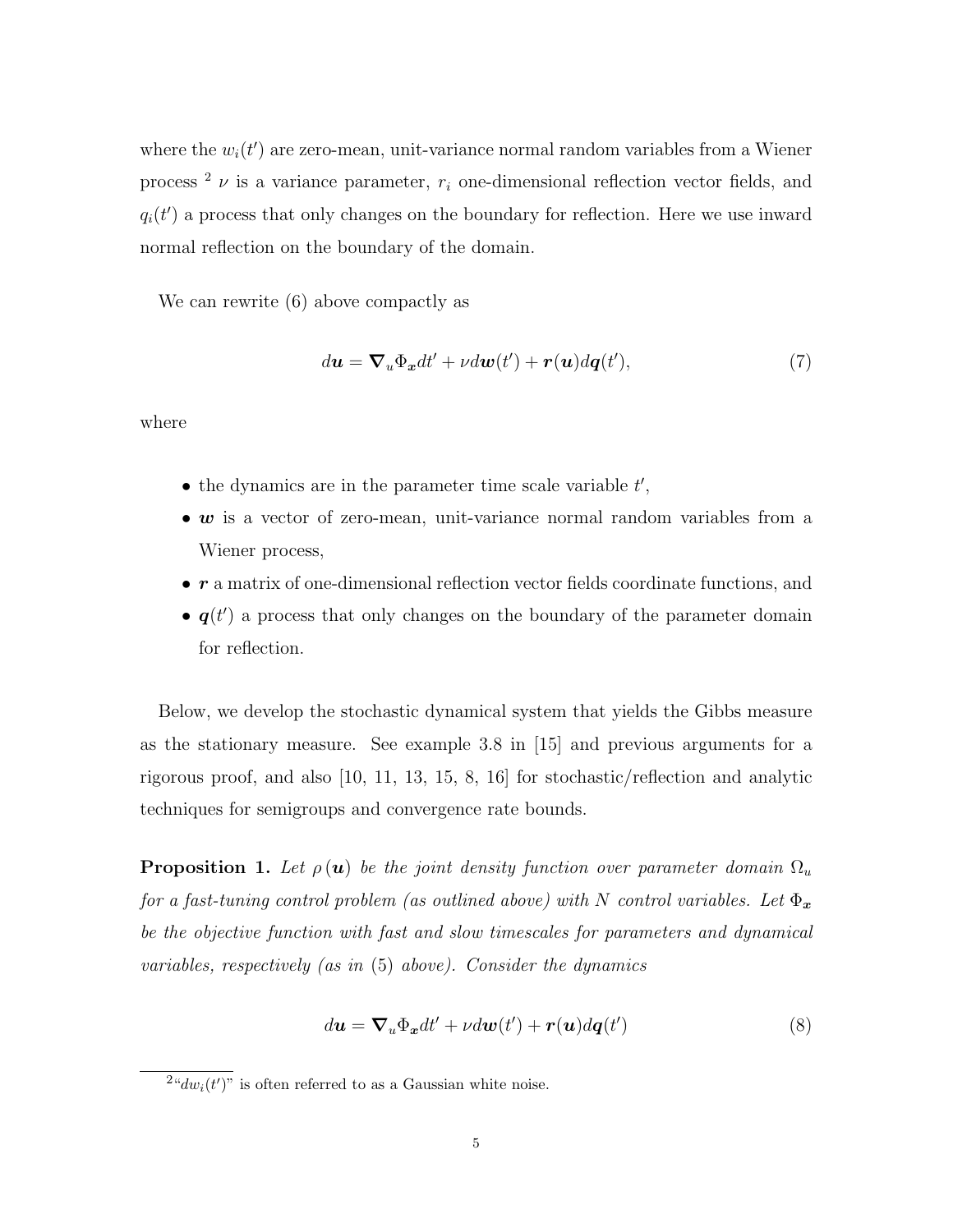where  $u \in \Omega_u$ , and w is a vector of N standard Wiener processes which are identical and independent across agents and time. Furthermore, the  $w_i$  have mean zero and variance one, and reflecting boundary conditions<sup>3</sup> are used.

If the process  $\mathbf{u}(t')$  satisfies the dynamics of (8), then the stationary density satisfies the Fokker-Planck equation

$$
\frac{\partial \rho(\mathbf{u},t')}{\partial t'} = 0 = -\nabla \cdot [\nabla \Phi_{\mathbf{x}}(\mathbf{u}(t'))\rho(\mathbf{u},t')] + \frac{\nu^2}{2} \nabla^2 \rho(\mathbf{u},t')
$$
(9)

and hence the stationary measure for variance  $\nu^2$  is the Gibbs state <sup>4</sup> ([15] corollary 1 and example 3.8)

$$
\rho(\boldsymbol{u},t') = \rho(\boldsymbol{u}) = \frac{\exp\left(\frac{2}{\nu^2}\Phi_{\boldsymbol{x}}(\boldsymbol{u})\right)}{\int_{\Omega_{\boldsymbol{u}}}\exp\left(\frac{2}{\nu^2}\Phi_{\boldsymbol{x}}(\boldsymbol{u}')\right)d\boldsymbol{u}'}.
$$
(10)

In statistical mechanics, the term in the exponent of (10) is  $-E(\mathbf{u})/(kT)$ , where k is Boltzmann's constant, T is temperature, and  $E(\mathbf{u})$  is the energy of configuration  $\boldsymbol{u}$ . Hence the analogy of a fast-tuning parameter control theory problem to statistical mechanics is that  $\nu^2$  (deviation from rationality; influence of the noise in dynamics (6)) is proportional to 'temperature' and the objective function  $\Phi$  (we wish to *maximize*) is the negative 'energy' of the system [1].

An alternate approach that yields the Gibbs measure is a maximum informationentropy solution where the objective function (5) is constrained to have a fixed mean (see [1]). If the objective function is constrained to have a mean below its maximum, then this constraint is enforcing the degree of bounded rationality. This is because perfectly rational agents would choose the maximum of the objective function. In the constrained maximum entropy view, where the mean of the objective function is constrained, agents play other strategies and "arbitrage" information out of the system by exploring other strategies to try to achieve a greater maximum of the objective function.

<sup>&</sup>lt;sup>3</sup>We use a normal reflection vector field on the boundary  $\partial \Omega_u$  as in [15].

<sup>&</sup>lt;sup>4</sup>We use the convenient notation  $d\boldsymbol{u} = \prod_{i=1}^{N} du_i$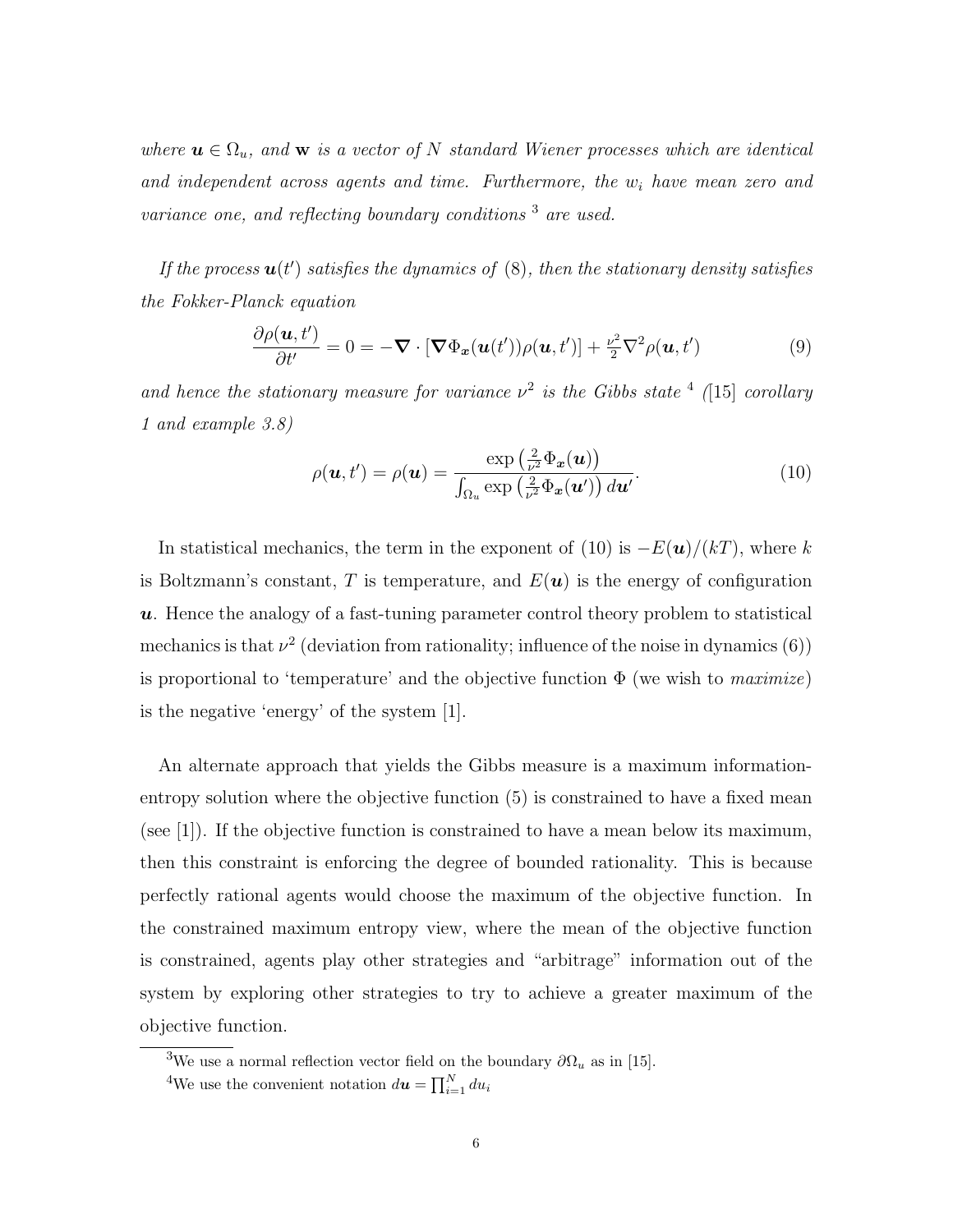A fluctuation-dissipation argument then relates the constrained maximum information entropy solution to the stochastic dynamical solution (both Gibbs measures) and the "temperature"  $T$  is seen to be proportional to the square of the fluctuation parameter  $\nu^2$  by

$$
T := 1/\beta = \frac{\nu^2}{2}.
$$
 (11)

This results in the measure

$$
\rho_{\boldsymbol{x},\beta}(\boldsymbol{u}) \coloneqq \frac{\exp\left(\beta \Phi_{\boldsymbol{x}}(\boldsymbol{u})\right)}{\int_{\Omega_{\boldsymbol{u}}}\exp\left(\beta \Phi_{\boldsymbol{x}}(\boldsymbol{u}')\right)d\boldsymbol{u}'},\tag{12}
$$

Let  $C(\Omega_u)$  be the set of continuous function on the parameter domain. An observable  $g \in C(\Omega_u)$  is a continuous function on pure state space such as the value of a specific parameter  $u_k$ , a variance-type variable  $(u_k - \mu)^2$  for a constant  $\mu$ , etc. We denote the expected value of an observable g with respect to the Gibbs state  $(12)$  by

$$
E_{\boldsymbol{x},\beta}[g] \coloneqq \int_{\Omega_{\boldsymbol{u}}} g(\boldsymbol{u}) \rho_{\boldsymbol{x},\beta}(\boldsymbol{u}) d\boldsymbol{u}.
$$
 (13)

Finally, annealing the parameters implies that each possible direction  $f(x, u)$  the ambient dynamical curve will evolve from point  $x$  is weighted by the Gibbs measure. We take a weighted sum over all possible directions, since there is a probability every direction is chosen, to get

$$
d\boldsymbol{x} = E_{\boldsymbol{x},\beta} \left[ \boldsymbol{f}(\boldsymbol{x},\boldsymbol{u}) \right] dt. \tag{14}
$$

The control theory problem is then reduced to solving an annealed version of (3):

$$
\boldsymbol{x}(t) = \boldsymbol{x}(0) + \int_0^t E_{\boldsymbol{x}(\tau), \beta(\tau)} \left[ \boldsymbol{f}(\boldsymbol{x}(\tau), \boldsymbol{u}) \right] d\tau, \qquad \boldsymbol{x}(0) = \boldsymbol{x}_0, \ \ t \in [0, T], \tag{15}
$$

where we point out that the inverse temperature  $\beta$ , which is proportional to the temporal variance of noise (i.e., fluctuations from rational decisions), is a function of the ambient system time t of the state variables  $x(t)$ . For example, if agents gain more information about the system over time, the "temperature" of the system will decrease (i.e., optimal parameters will have a higher probability of being chosen).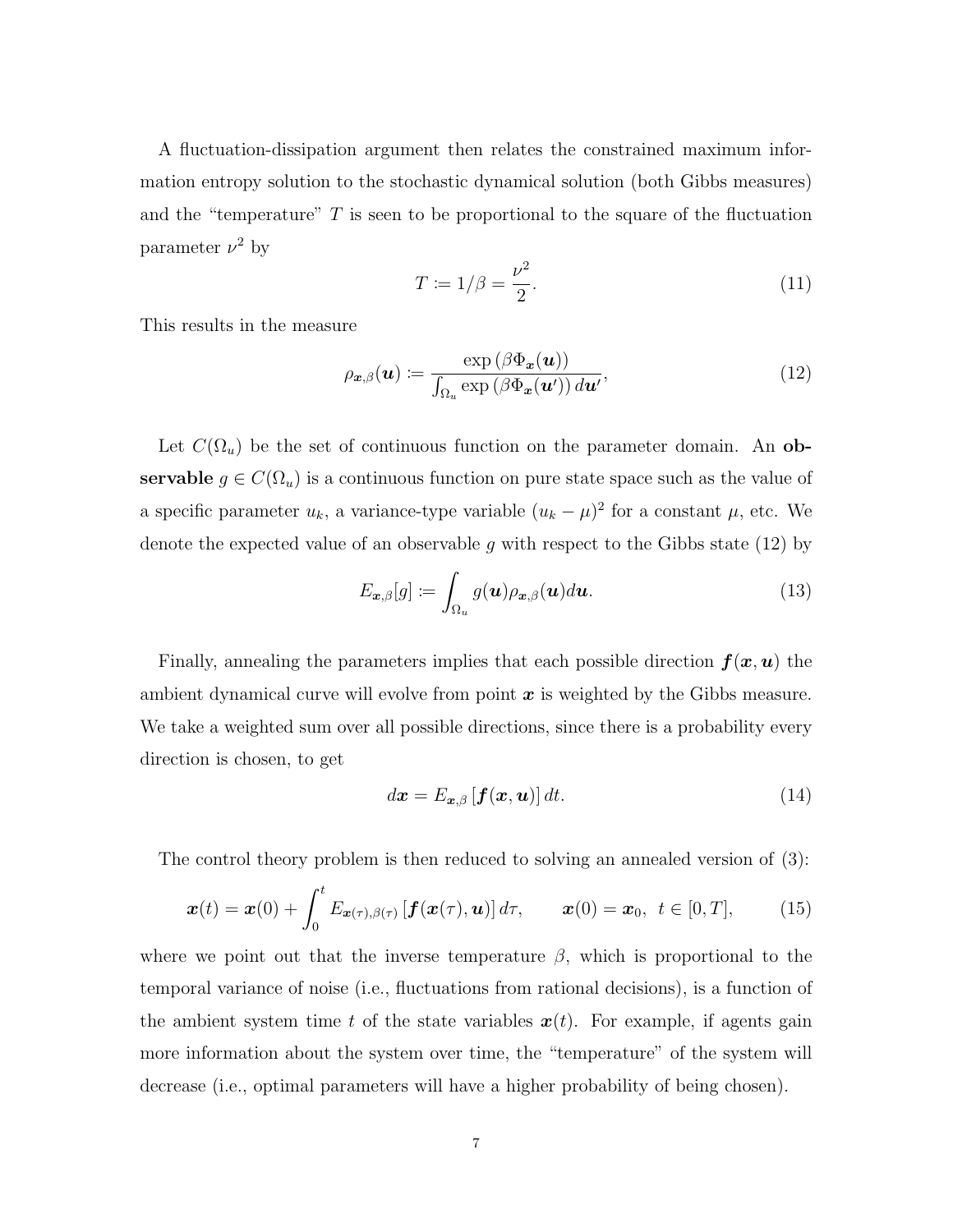In the case of a two-market speculative and hedging model [4, 5, 6], it was shown that a phase transition can occur. This results in two possible infinite-agent Gibbs measures at lower temperatures,  $\rho_{\bm{x},\beta}^-$  and  $\rho_{\bm{x},\beta}^+$ , which would bifurcate the dynamics in (15). We elaborate on this as an example in a subsequent section.

#### 3. Example: Linear Quadratic Controller

A linear quadratic contoller has quadratic operational cost and is constrained to move on a linear manifold. Let  $\mathbb{M}^{m \times n}$  denote the set of  $m$ -by-n matrices.

An example of a classical control problem is given by the ambient dynamics

$$
\frac{d}{dt}\boldsymbol{x}(t) = \boldsymbol{A}\boldsymbol{x}(t) + \boldsymbol{B}\boldsymbol{\alpha}(t), \qquad \boldsymbol{x}(0) = \boldsymbol{x}_0, \ t \in [0, T], \tag{16}
$$

for  $1 \leq i \leq M$  and matrices  $\mathbf{A} \in \mathbb{M}^{M \times M}$  and  $\mathbf{B} \in \mathbb{M}^{M \times N}$ . The objective function that is to be *minimized* is

$$
\tilde{\Phi}(\boldsymbol{\alpha}) = \int_0^T \left[ \boldsymbol{x}(t)^* \boldsymbol{P} \boldsymbol{x}(t) + \boldsymbol{\alpha}(t)^* \boldsymbol{Q} \boldsymbol{\alpha}(t) + 2 \boldsymbol{x}(t)^* \boldsymbol{R} \boldsymbol{\alpha}(t) \right] dt + \boldsymbol{x}(T)^* \boldsymbol{S} \boldsymbol{x}(T), \quad (17)
$$

for the matrix A and symmetric non-negative definite matrices  $P, Q, S \in \mathbb{M}^{M \times M}$ ,  $\mathbf{R} \in \mathbb{M}^{M \times N}$ , with  $\mathbf{x}^*$  representing the Hermitian transpose of the vector  $\mathbf{x}$ .

Here, we consider the case  $\mathbf{R} = \mathbf{0}$  in (17) (an example of the non-zero case is in Section 4). The fast-tuning, boundedly-rational objective function as in (5) is to maximize

$$
\Phi_{\boldsymbol{x}(t)}(\boldsymbol{u}) = -\boldsymbol{x}(t)^* \boldsymbol{P} \boldsymbol{x}(t) - \boldsymbol{u}^* \boldsymbol{Q} \boldsymbol{u}.
$$
\n(18)

In this case, the state variables separate from the control variables in the Gibbs measure in (12) to yield

$$
\rho_{\beta}(\boldsymbol{u}) \coloneqq \frac{\exp\left(-\beta\left[\boldsymbol{x}(t)^{*}\boldsymbol{P}\boldsymbol{x}(t) + \boldsymbol{u}^{*}\boldsymbol{Q}\boldsymbol{u}\right]\right)}{\int_{\Omega_{u}} \exp\left(-\beta\left[\boldsymbol{x}(t)^{*}\boldsymbol{P}\boldsymbol{x}(t) + \boldsymbol{u}'^{*}\boldsymbol{Q}\boldsymbol{u}'\right]\right) d\boldsymbol{u}'}
$$
\n
$$
= \frac{\exp\left(-\beta\boldsymbol{u}^{*}\boldsymbol{Q}\boldsymbol{u}\right)}{\int_{\Omega_{u}} \exp\left(-\beta\boldsymbol{u}'^{*}\boldsymbol{Q}\boldsymbol{u}'\right) d\boldsymbol{u}'}, \tag{19}
$$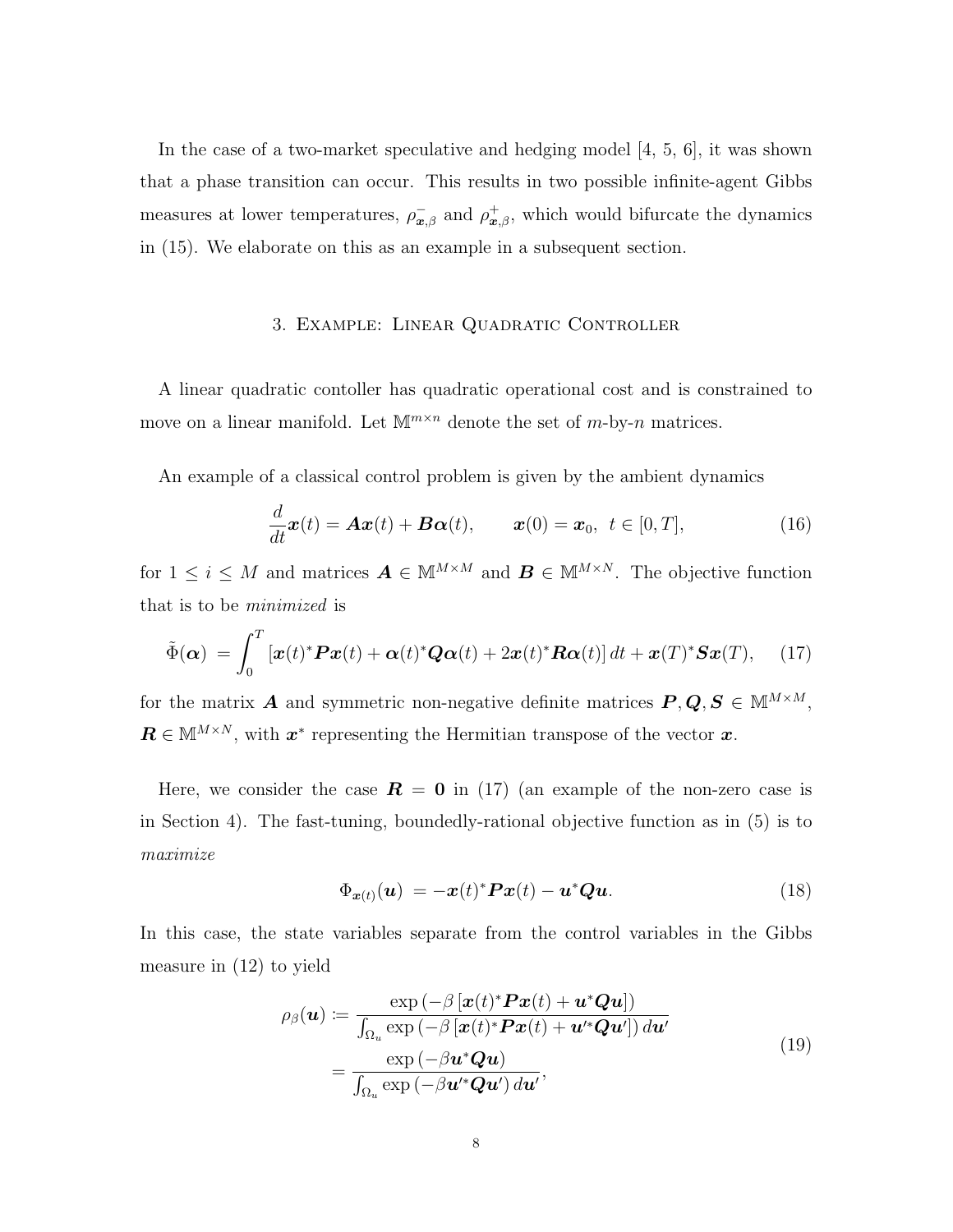noting that the dependence of  $\rho_{\beta}$  on  $\boldsymbol{x}(t)$  was removed. The annealed dynamics as in (14) become

$$
d\boldsymbol{x} = E_{\beta} [\boldsymbol{A}\boldsymbol{x} + \boldsymbol{B}\boldsymbol{u}] dt
$$
  
=  $(\boldsymbol{A}\boldsymbol{x} + \boldsymbol{B}E_{\beta} [\boldsymbol{u}]) dt$  (20)  
=  $(\boldsymbol{A}\boldsymbol{x} + \boldsymbol{B}\boldsymbol{z}(\beta)) dt$ 

where  $\boldsymbol{z}$  is a vector function that depends explicitly on  $\beta$ , and implicity on (ambient system dynamical) time t since  $\beta$  can vary with time. We point out that z does not depend on  $x$  in this case, and that lower values of the inverse-temperature parameter  $\beta = 1/T$  correspond to less deviations from optimality.

#### 4. Example: Speculative and Hedging Economic Model

A boundedly-rational speculative and hedging game-theoretic model with a longterm investor ("Air") and a finite number  $N$  of short-term "Bank" investing speculators was investigated in [4, 5, 6, 7]. All of these Bank players are labeled by elements in the set  $\Lambda_N = \{1, 2, ..., N\}$ . At any moment in time, a Bank player  $i \in \Lambda_N$  can select an action or strategy  $(y_1^{(i)})$  $\mathbf{y}_1^{(i)},\mathbf{y}_2^{(i)}$  $y_2^{(i)}$ )  $\in$  F and the  $y_1^{(i)}$  $y_1^{(i)}$  and  $y_2^{(i)}$  $2^{(i)}$  are the strategy variables, which are the parameters of the control problem. The amount that Air invests will be the state variable of the control problem.

The strategy  $y_1^{(i)}$  $n_1^{(i)}$  represents the proportion of its resources that Bank i spends on the oil spot market, and  $y_2^{(i)}$  $2<sup>(t)</sup>$  represents the proportion of its resources spent on the (US) dollar futures market from its total resources  $M > 0$ . A parameter configuration y is a point in parameter space, and describes a state of the speculators:

$$
\mathbf{y} = \left( (y_1^{(1)}, y_2^{(1)}), (y_1^{(2)}, y_2^{(2)}), \dots, (y_1^{(N)}, y_2^{(N)}) \right),\tag{21}
$$

where each  $(y_1^{(i)})$  $\mathcal{y}_1^{(i)}, \mathcal{y}_2^{(i)}$  $2^{(i)}$   $\in$  F. The set of all possible *parameter* configurations of the game is

$$
\Omega_{y,\Lambda_N} := \prod_{i \in \Lambda_N} F^{(i)},\tag{22}
$$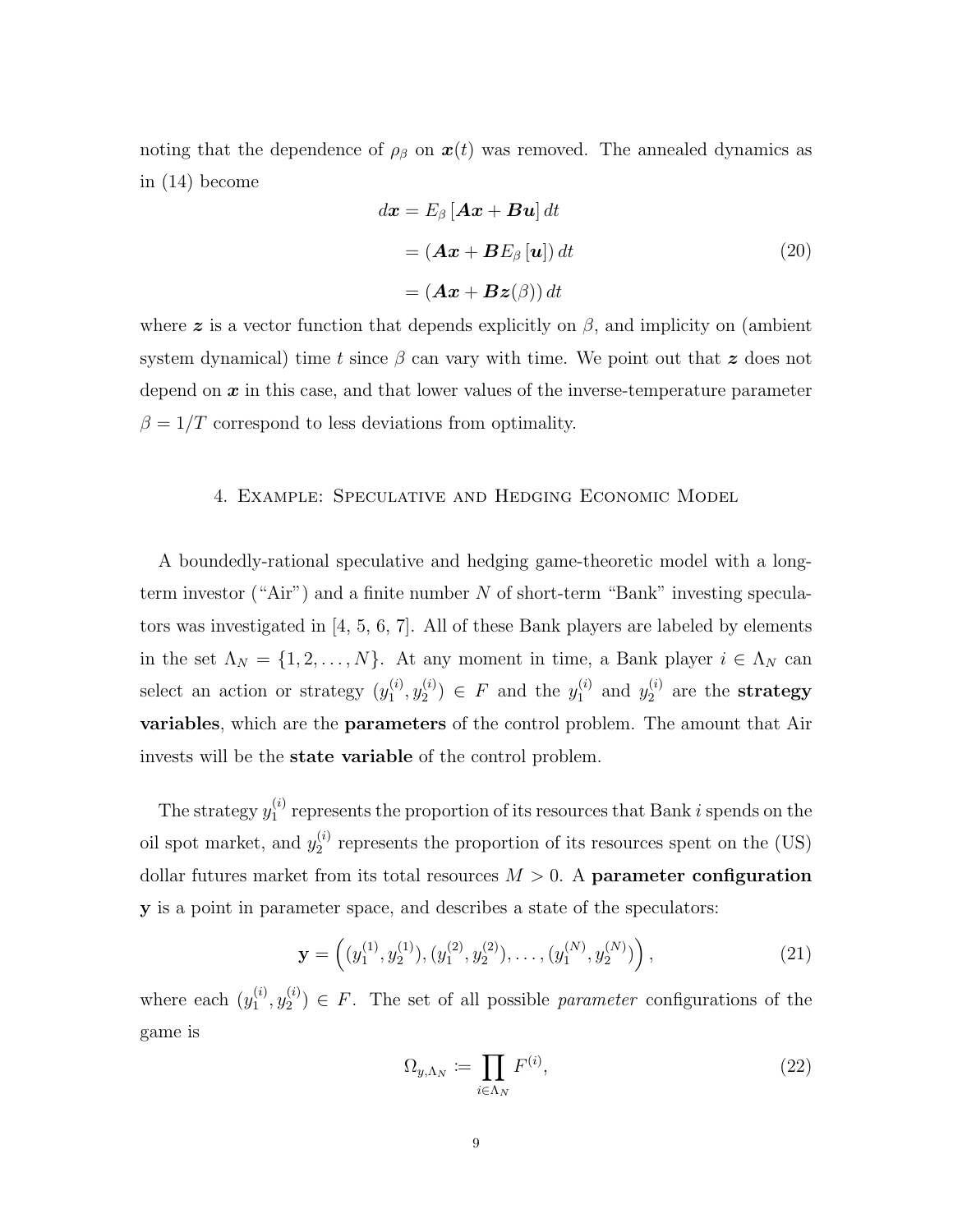which is called (pure) **parameter space**. The  $F^{(i)} := F$  here is the diamond set

$$
F := \left\{ \left| \left| (y_1^{(i)}, y_2^{(i)}) \right| \right|_1 = \left| y_1^{(i)} \right| + \left| y_2^{(i)} \right| \le 1 \right\}. \tag{23}
$$

The long-term investing Air is assigned zero as its player number. Its strategy variable is the state variable

$$
x \in [0, 1] \tag{24}
$$

which represents the proportion of its resources spent on purchasing oil futures as a hedge. The remaining proportion of Air's resources,  $1 - x$ , is spent purchasing jet fuel on the spot market. Air will try to maximize their payoff function from their investment in the oil market, and thus follow the direction of maximum payoff (we'll assume this in a purely rational manner):

$$
dx = \frac{\partial}{\partial x} f_O^{(0)}(x, \mathbf{y}) dt
$$
\n(25)

The **payoff function for Bank**  $i, 1 \leq i \leq N$ , below is the sum of the payoffs from the oil and dollar markets:

$$
f^{(i)}(x, \mathbf{y}) = f_O^{(i)} + f_{\$}^{(i)}
$$
  
=  $y_1^{(i)} \sum_{j=1}^N \left( \frac{E}{N} y_1^{(j)} - \frac{D}{N} y_2^{(j)} \right)$   
+  $y_2^{(i)} \sum_{j=1}^N \left( -\frac{K}{N} y_1^{(j)} + \frac{J}{N} y_2^{(j)} \right) - hxy_2^{(i)}$ . (26)

Each speculating Bank agent i could follow the gradient of their individual payoff function  $f_i$  to attempt to maximize profit. But in the case that  $D = K$  in (26) above, the condition for a *potential game* [17] is satisfied, and there is a function  $V$  that coordinates all of the individual payoff functions into the single function V as a result of the condition (for  $\alpha = 1, 2$ )

$$
\frac{\partial}{\partial y_{\alpha}^{(i)}} f^{(i)}(\mathbf{y}) = \frac{\partial}{\partial y_{\alpha}^{(i)}} V(\mathbf{y}).
$$
\n(27)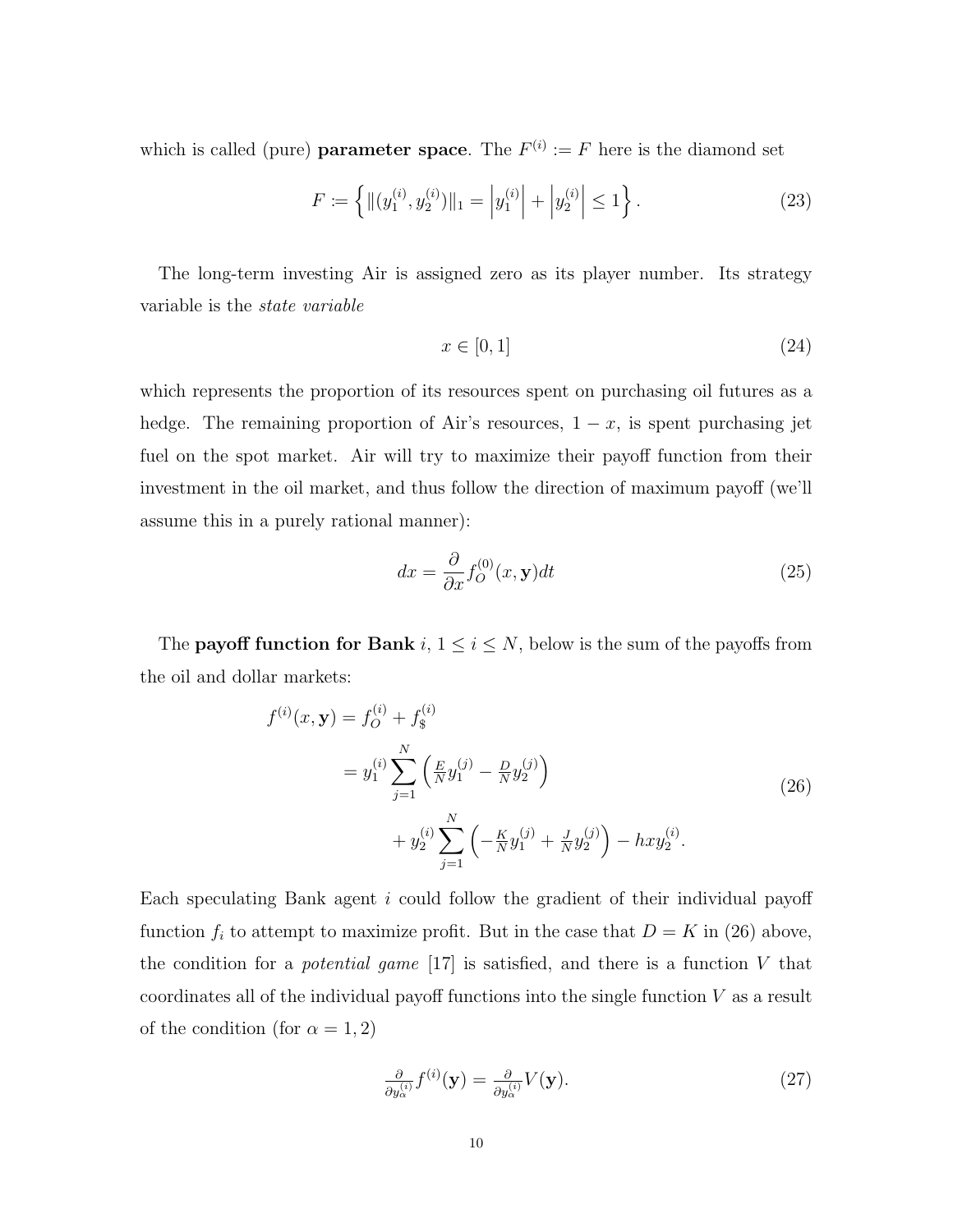Local maximums of the potential  $V$  correspond to Nash equilibriums of the game, and actually refine the Nash equilibriums [9]. Players would have no incentive to deviate from an absolute maximum of the potential on the compact set  $\Omega_{y,\Lambda_N}$ , since they could not increase their profit above the value at an absolute maximum.

After the change of parameter variables for  $1 \leq i \leq N$ ,

$$
u_1^{(i)} = \left(y_2^{(i)} + y_1^{(i)}\right)/2, \qquad u_2^{(i)} = \left(y_2^{(i)} - y_1^{(i)}\right)/2,\tag{28}
$$

 $u_{\alpha}^{(i)} \in [-1/2, 1/2]$  for  $\alpha = 1, 2$ , the rotated domain

$$
\tilde{F}^{(i)} := [-1/2, 1/2] \times [-1/2, 1/2]
$$
\n(29)

is a square, and the rotated configuration space is

$$
\Omega_{u,\Lambda_N} := \prod_{i \in \Lambda_N} \tilde{F}^{(i)} = [-1/2, 1/2]^{2N}.
$$
\n(30)

The potential is then

$$
V(x, \mathbf{u}) = \sum_{i,j=1}^{N} \frac{I_{-}}{N} u_1^{(i)} u_1^{(j)} + \sum_{i,j=1}^{N} \frac{I_{+}}{N} u_2^{(i)} u_2^{(j)} - \frac{2I}{N} \sum_{i,j=1}^{N} u_1^{(i)} u_2^{(j)} - \frac{2I}{N} \sum_{i=1}^{N} u_1^{(i)} u_2^{(i)}
$$
  
+ 
$$
\frac{I_{-}}{N} \sum_{i=1}^{N} \left[ u_1^{(i)} \right]^2 + \frac{I_{+}}{N} \sum_{i=1}^{N} \left[ u_2^{(i)} \right]^2 + hx \sum_{i=1}^{N} \left( u_1^{(i)} + u_2^{(i)} \right)
$$
(31)

where

$$
I \coloneqq (J - E)/2,\tag{32}
$$

$$
I_{+} := (J + E)/2 + K,\tag{33}
$$

$$
I_{-} := (J + E)/2 - K.
$$
\n(34)

Let 1 be a 2N-dimensional vector with all components equal to one. It was shown in [5] (c.f., section 2) that the potential in (31) can be written as a quadratic form

$$
V(x, \mathbf{u}) = \mathbf{u}^* Q \mathbf{u} + h x \mathbf{1} \cdot \mathbf{u},\tag{35}
$$

which is a fast-tuning objective function that fast-trading speculators wish to maximize. We point out that  $Q$  is not necessarily non-negative definite. Note that the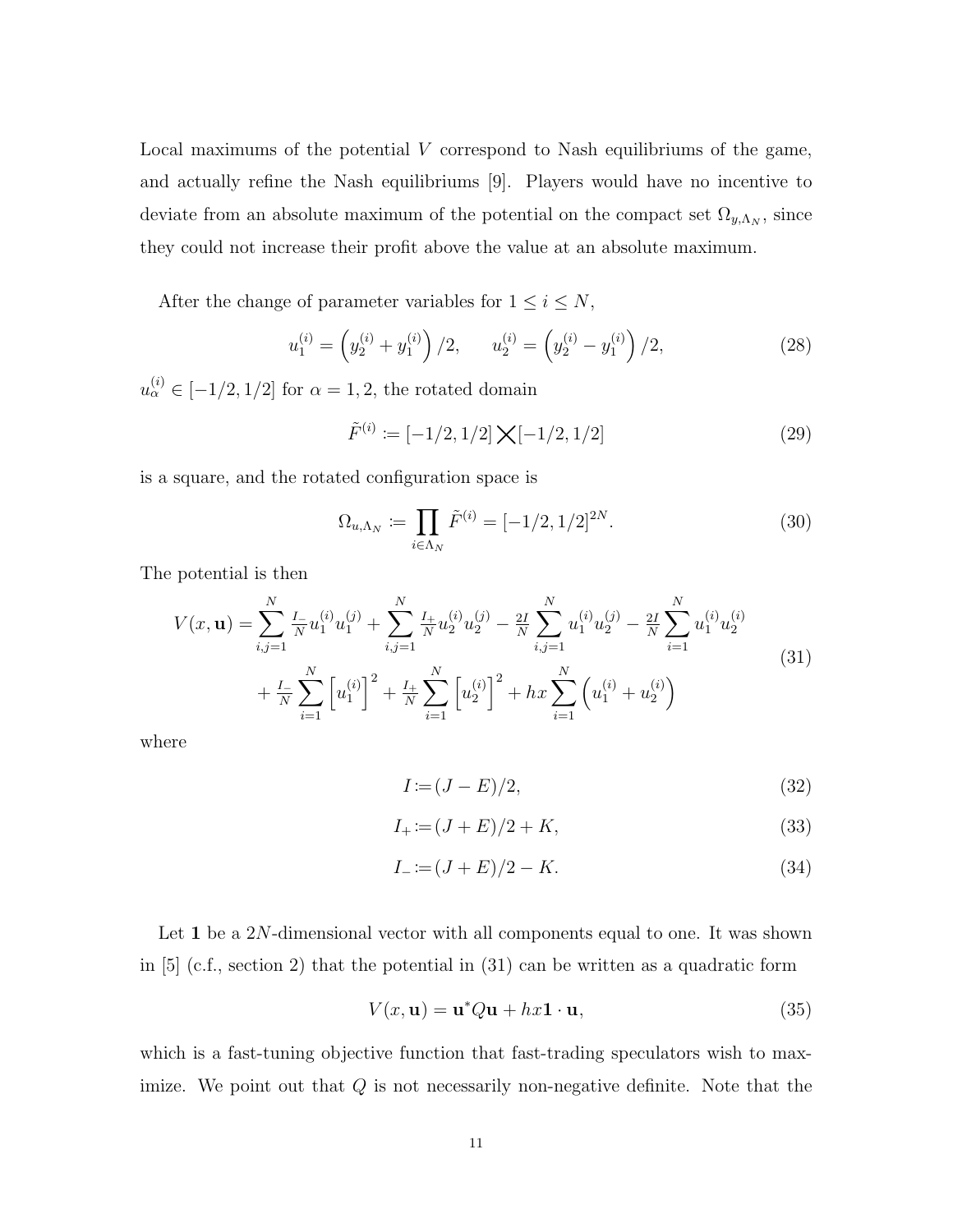state variable x is coupled to the parameters  $\bf{u}$ , and x can be considered constant as speculators reach a stationary state, since Air's investment in the oil market is over a relatively long term and changes on a much longer time scale than the trading of speculators.

The boundedly-rational speculators will then follow the stochastic dynamics

$$
d\mathbf{u} = \nabla_{\mathbf{u}} V dt' + \nu d\mathbf{w}(t') + \mathbf{r}(\mathbf{u}) d\mathbf{q}(t'),\tag{36}
$$

with  $\mathbf{u} = \left( u_1^{(1)} \right)$  $\binom{11}{1},u_2^{(1)}$  $u_2^{(1)}, \ldots, u_1^{(N)}$  $u_1^{(N)}, u_2^{(N)}$  $\left( \begin{matrix} N\end{matrix} \right), \,\, d{\bf w} \,\,=\,\, \left( dw_1^{(1)}, dw_2^{(1)}, \ldots, dw_1^{(N)}, dw_2^{(N)} \right), \,\, d{\bm q} \,\,=\,\,$  $(dq_1^{(1)}, dq_2^{(1)}, \ldots, dq_1^{(N)}, dq_2^{(N)})$  as outlined in section Section 2.

The stationary state of (36) is the Gibbs measure

$$
\rho_{x,\beta}(\mathbf{u}) := \frac{\exp(\beta V(x,\mathbf{u}))}{\int_{\Omega_{u,\Lambda_N}} \exp(\beta V(x,\mathbf{u}')) d\mathbf{u}'}. \tag{37}
$$

For a finite number of speculators, the stationary state is unique, and we have exactly the fast-tuning boundedly rational control system as outlined above. But as is common in economics, the case of perfect competition  $N \to \infty$  is considered, in which there is a statistically very large number of speculators. In this case, it was shown in  $[6]$  that two stationary states are possible for temperatures T below a critical temperature  $T_{crit}$ ,  $\rho_{\beta}^{+}$  $\frac{1}{\beta}$  and  $\rho_{\beta}^{-}$  $\bar{\beta}$ . This gives rise to a bifurcation in the ambient state dynamics of Air, which formally is:

$$
dx = \frac{d}{dx} E_{\beta}^{-} \left[ f_{O}^{(0)}(x, \mathbf{u}) \right] dt
$$
 (38)

and

$$
dx = \frac{d}{dx} E_{\beta}^{+} \left[ f_{O}^{(0)}(x, \mathbf{u}) \right] dt.
$$
 (39)

#### 5. Conclusion

We have presented a new and systematic way to incorporate fast-switching parameters into control theory with the more realistic assumption of bounded rationality -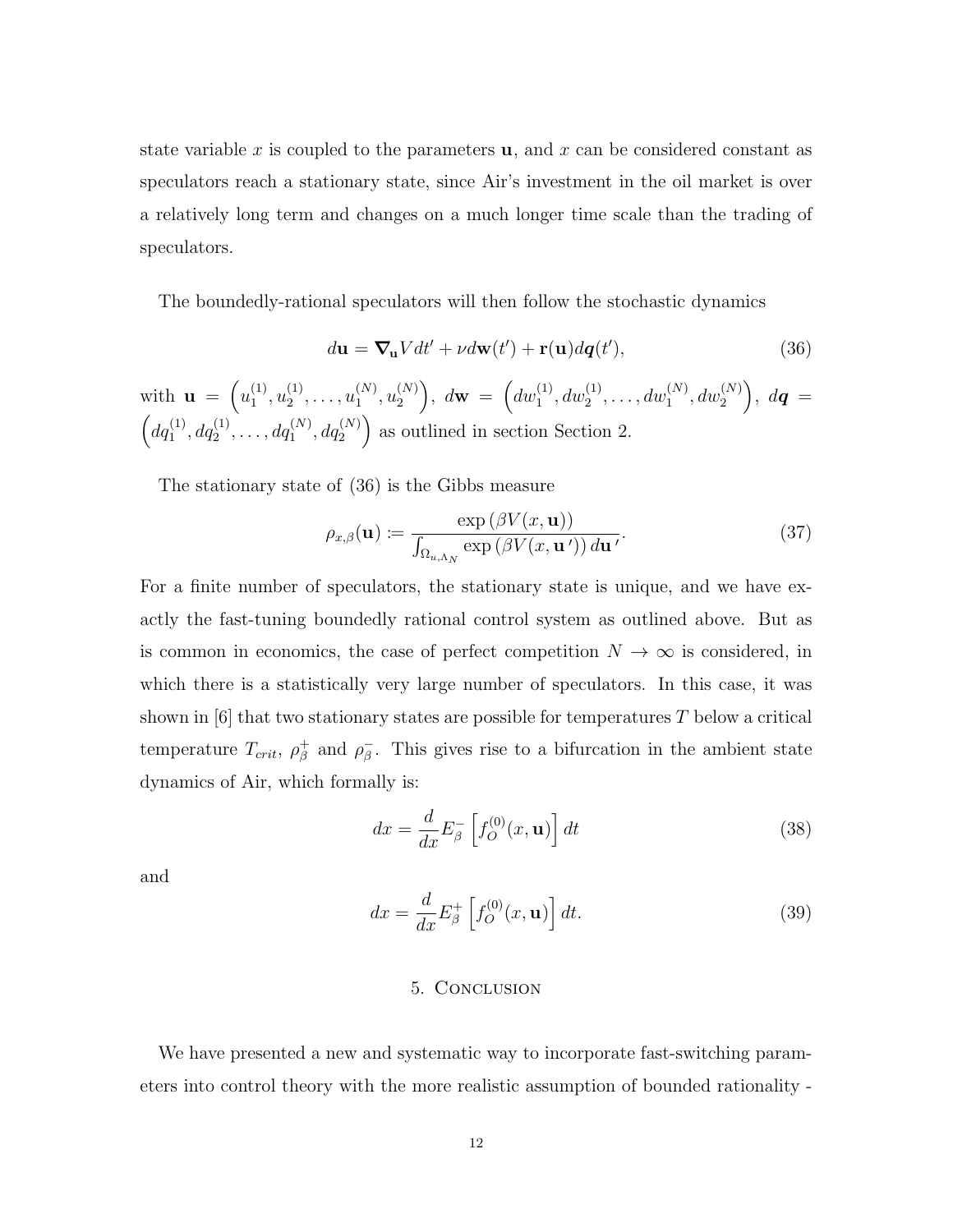a real, physical control mechanism for a complex system will not have all the information for the system that will yield a truly optimal control. With the ever increasing speed of computers, the time it takes to adjust parameters is much smaller than could ever have been imagined in the past, when control theory was initiated. Applications have already been implemented in a private sector setting, involving a control system that works with large scale building and power grid systems: this is currently under development at a company at which the author has done work. A much more theoretical application can be found in economics [3], where fast-trading speculators are effective "parameters" of a system, and the long-term investor is the "control" aspect of the system.

It is novel and pleasing that statistical mechanics turns out to integrate into control theory to extend it to the scenario of fast-switching parameters. Further research will be to work out the case of a control system with both slow and fast switching parameters.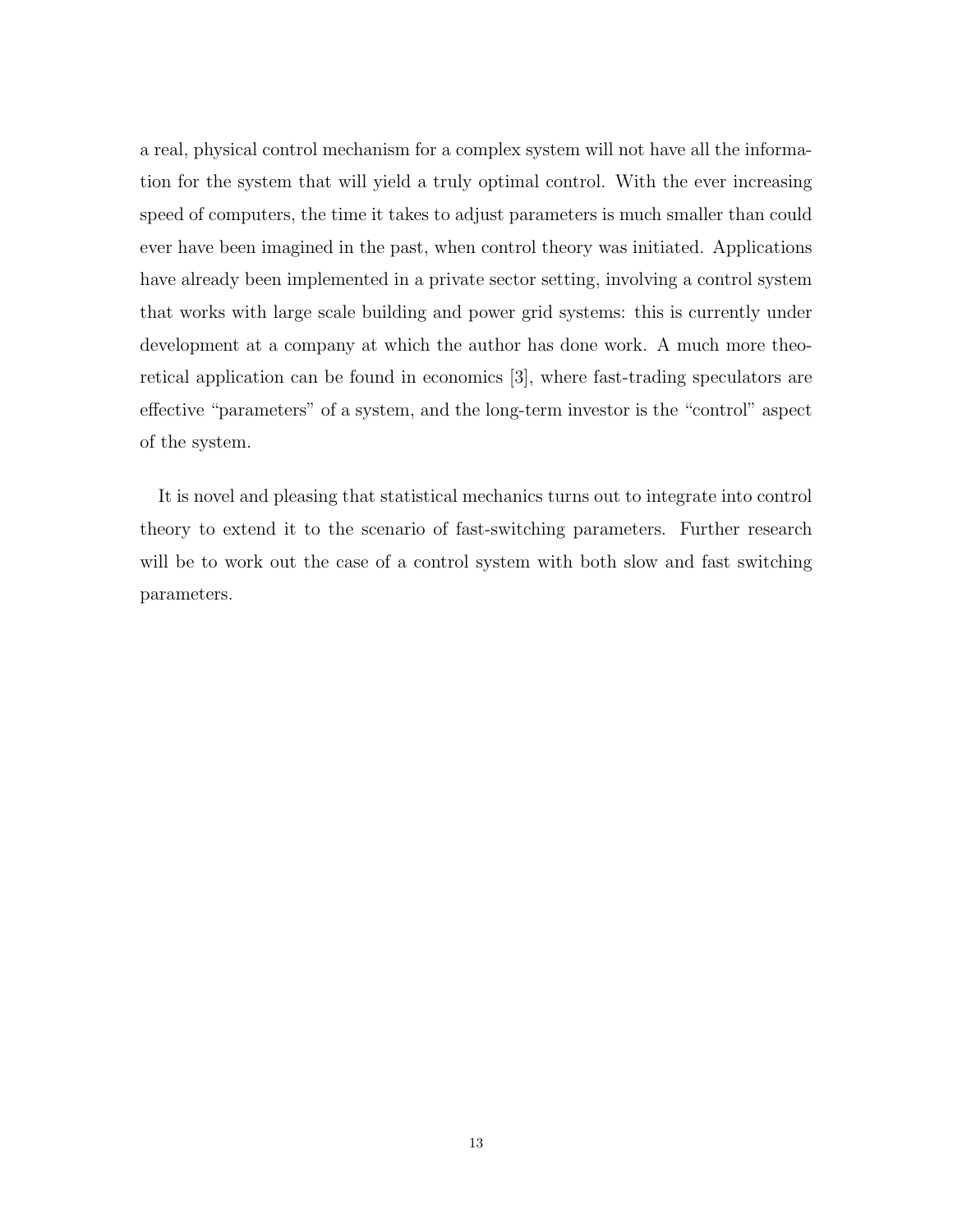#### **REFERENCES**

- [1] M. Campbell, A Gibbsian Approach to Potential Game Theory, draft at http://arxiv.org/abs/cond-mat/0502112, 2005
- [2] M. Campbell, Inevitability of Collusion in a Coopetitive Bounded Rational Cournot Model with Increasing Demand, Journal of Mathematics Economics and Finance, 2016, 2 issue 1, p.7-19, http://dx.doi.org/10.14505/jmef.v2.1(2).01
- [3] M. Campbell, Speculative and Hedging Interaction Model in Oil and U.S. Dollar Markets Long Term Investor Dynamics and Phases, submitted, 2019
- [4] D. Carfi and M. Campbell, Bounded Rational Speculative and Hedging Interaction Model in Oil and U.S. Dollar Markets, Journal of Mathematics Economics and Finance, 2015, 1 issue 1, p.29-47, http://dx.doi.org/10.14505/jmef.01
- [5] D. Carfi and M. Campbell, Bounded Rational Speculative and Hedging Interaction Model in Oil and U.S. Dollar Markets: Nash Equilibrium, Atti della Accademia Peloritana dei Pericolanti Journal, 2018, Vol. 96, No. S1, A1
- [6] M. Campbell and D. Carfi, Speculative and Hedging Interactions Model in Oil and U.S. Dollar Markets: Phase Transition, Journal of Statistical Physics, 2018, vol. 170, issue 1, p. 165-205, https://link.springer.com/article/10.1007%2Fs10955-017-1915-7
- [7] D. Carfi and F. Musolino, Speculative and Hedging Interaction Model in Oil and U.S. Dollar Markets with Financial Transaction Taxes, Economic Modelling, 2014, 37 no. 0, p.306-319, http://dx.doi.org/10.1016/j.econmod.2013.11.003
- [8] J. A. Carillo, A. Jüngel, P. Markovich, G. Toscani, A. Unterreiter, Entropy dissipation methods for degenerate parabolic problems and generalized Sobolev inequalities, Monatshefte für Mathematik, 2001 April, 133 (1), p.1-82
- [9] O. Carbonell-Nicolau and R. McLean, Refinements of Nash equilibrium in potential games, Theor. Econ., 2014, 9, p.555-582
- [10] J. G. Dai and R. J. Williams, Existence and uniqueness of semimartingale reflecting Brownian motions in convex polyhedrons, Theory of Probability and Its Applications, 1995, 40, p.1-40, Correctional note, 50 (2006), 346-347.
- [11] P. Dupuis and R. J. Williams, Lyapunov functions for semimartingale reflecting Brownian motions, Annals of Probability, 1994, 22, p.680-702
- [12] L. Evans, An Introduction to Mathematical Optimal Control Theory, version 0.2, open source
- [13] J. M. Harrison and R. J. Williams, Multidimensional reflected Brownian motions having exponential stationary distributions, Annals of Probability, 1987, 15, p.115-137